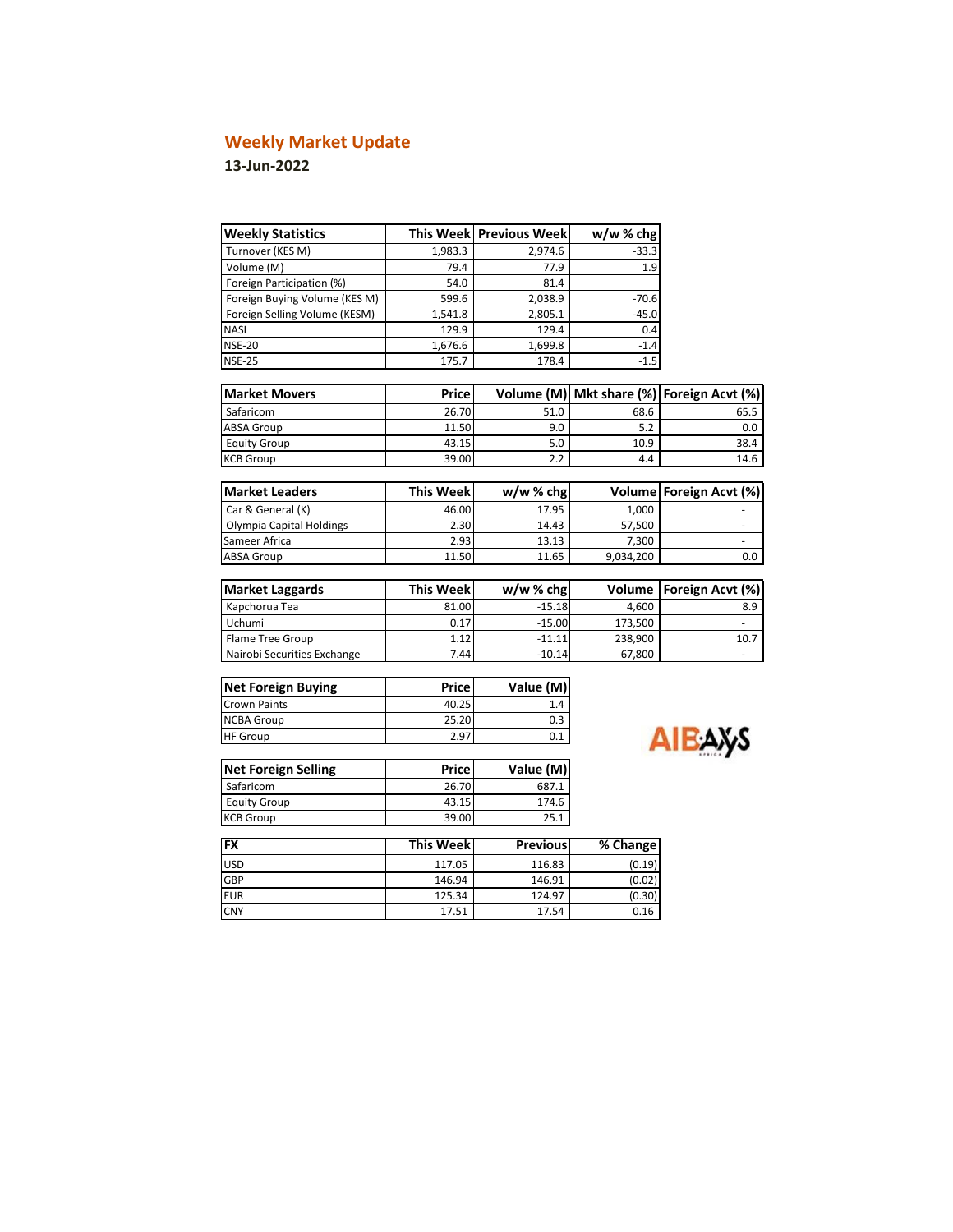### **Weekly Market Update**

**13-Jun-2022**

# **AIBAYS**

#### **The week that was**

The NSE benchmark indices recorded mixed trends with the **NASI** gaining **0.37%** to close the week at KES **129.89** from **KES 129.41**, while the NSE-20 shed **1.37%** to close the week at **KES 1,676.59** from **KES 1,699.83**.

Equity turnover declined **33.33%** to **KES 1,983.28 Mn** from **KES 2,974.57 Mn**. We observed a recovery from Car & General after the recent dip with trades within the week pushing the counter to be the highest gainer **(+17.95%)** closing at **KES 46.00**. Other top gainers included: Olympia Capital **(+14.43%)**at KES 2.30, Sameer Africa **(+13.13%)** at KES 2.93 and ABSA Group **(+11.65%**) at KES 11.50. The top losers were Kapchorua Tea, Uchumi and Flame Tree Group. Foreign trades drove the most active counters which were **SCOM, ABSA** and **EQTY.** We continued to see foreigners' exit with net foreign activity declining to outflows of **KES 942.18 Mn** from outflows of **KES 2,205.47Mn**.

#### **TPS Eastern Africa Debt Conversion**

TPS Eastern Africa (TPS) announced that it had entered into a debt conversion agreement with the Aga Khan Fund for Economic Devt. S.A (AKFED), subject to regulatory approval. As highlighted in the finanical results the company was engaging some of its lenders on debt restructuring including banks and DFIs. The announcement is not a surpise given the negative impact of the pandemic on the hospitality sector. In the 2021 AGM, TPS shareholders approved the creation of an additional 200Mn share which we suspect will be issued to AKFED as part of the conversion with the rest likely been issued through a rights issue. In FY'20 the hotel chain had indicated that they had gotten a one year moratoriam from AKFED on all debts outstanding. Therefore, we view the restructuring as a follow on support mechanism to the recovery of its operations. However, we remain concerened on the possibility of a share dilution on existing shareholders. The counter closed the week at **KES 12.70 (+9.48% )** and thus we advise investors to exercise caution when trading the counter, until further information is revealed.

**Weekly Trading Performance by Foreign Participation**



#### **Weekly Trading Activity by Trading Volume**



|                                |           | <b>Top Picks</b> |                     |                             |               |  |  |
|--------------------------------|-----------|------------------|---------------------|-----------------------------|---------------|--|--|
| <b>Our Latest Publications</b> |           | <b>Stock</b>     | Price<br><b>KES</b> | <b>Target</b><br><b>KES</b> | Upside        |  |  |
| Safaricom FY'22 Earnings Note  | <u>Go</u> | <b>SCOM</b>      | 26.70               | 37.53                       | 40.56% Report |  |  |
| Power Sector Report            | <u>Go</u> | <b>COOP</b>      | 10.90               | 14.99                       | 37.52% Report |  |  |
| Centum Exits from Sidian       | <u>Go</u> | <b>SBIC</b>      | 100.75              | 105.00                      | 4.22% Report  |  |  |
| June Stock Picks               | <u>Go</u> |                  |                     |                             |               |  |  |